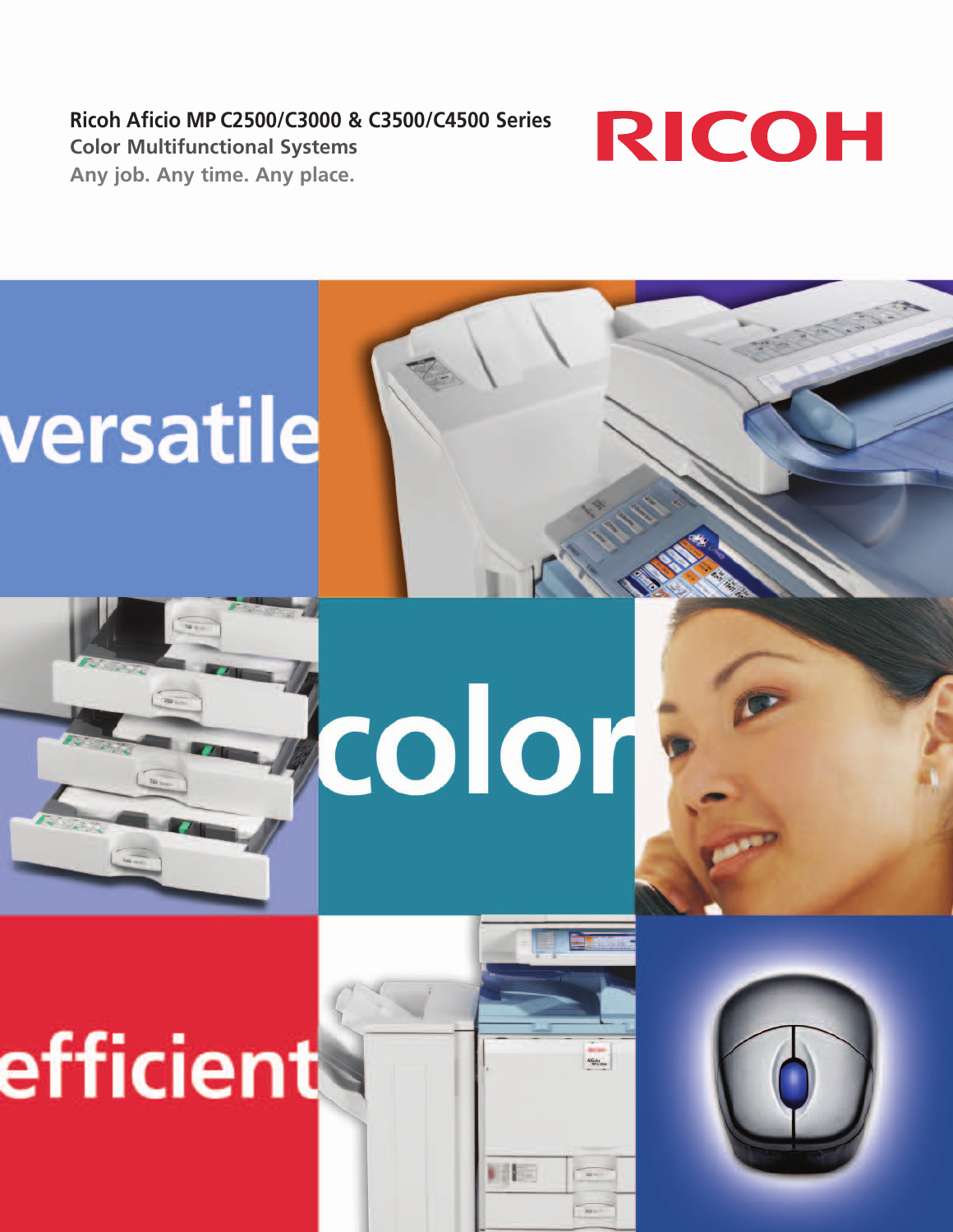# **Ricoh Aficio MP C2500/C3000 & C3500/C4500 Series**

**Everything you want in a document imaging system—and more. Businesses everywhere are recognizing the advantages of color documents to their long-term success. Ricoh has been at the forefront of this color revolution, engineering a full line of multifunctional devices that make color a productive and easily accessible part of everyday document workflow.**

**The RICOH® Aficio® MP C2500/C3000 & C3500/C4500 Series, with its wide range of choices in speed and output volume … ability to print full color as fast as black & white\* … extensive finishing capabilities and sophisticated security, is flexible enough to bring the advantages of color anywhere within your organization.**

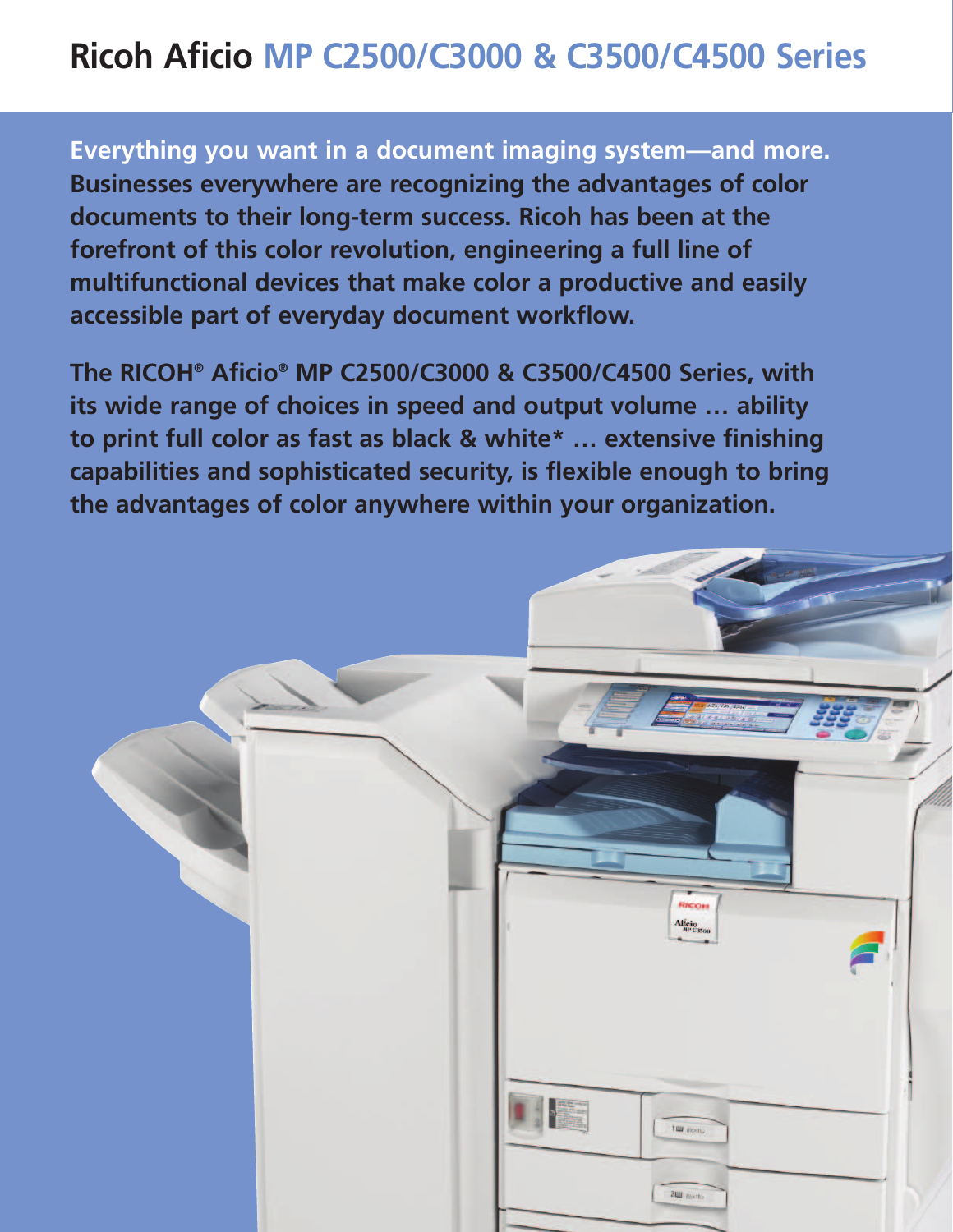# **VersatileProductiveReliableColor**

## **As fast and productive as you want it.**

**The Ricoh Aficio MP C2500/C3000 & C3500/C4500 Series lets you choose the speed and capabilities you need to maximize productivity and meet your tightest deadlines:** 

- Output speeds of up to 25, 30, 35 or 45 pages per minute in both full color *and* black & white\* mean you don't have to sacrifice productivity to get color output.
- A range of processing speeds and storage capacities allows you to fit just the right horsepower to your workflow.
- Scanning times are accelerated, so sharing documents and files is not only cost-free, but fast.
- Network traffic stays fast and efficient thanks to optional PDF Direct Print technology, which sends PDF files directly to the system.

#### **As easy to use as you want it.**

**You don't need to be technologically savvy to see the advantages of the Ricoh Aficio MP C2500/C3000 & C3500/C4500 Series. Its benefits are easily accessible and understandable by every member of your organization.** 

- Walk-up users will appreciate the oversized, full-color LCD panel with its bigger and brighter fonts, and the larger, more comfortable concave keys that make programming jobs a snap.
- IT will value the easy connectivity, which includes Ethernet, USB and optional wireless capabilities—everything they need to get these systems operational—fast.
- Everyone will appreciate the simple-to-replace toner cartridges and the easy-grip tray handles that make it easy to restock paper—even when jobs are running.
- Employees who use new applications will like the robust print driver support, which processes documents created in a variety of programs.

#### **As colorful as you want it.**

**Now** *all* **your documents can benefit from outstanding color—greater readability, more attention-getting graphics, a more professional image for your organization—because producing color documents is as fast and easy as black & white. With the Ricoh Aficio MP C2500/C3000 & C3500/C4500 Series, you get business documents of the highest quality.** 

- You no longer need a dedicated color output device or expensive outside resources to produce full color documents.
- Ricoh patented PxP™ Toner technology ensures that your color documents don't just meet, but *set* the standards for quality color today—finally providing you with the documents you've always wanted.



A detachable scanner option allows you to lower the profile of the system and make the control panel even more accessible. (Ricoh Aficio MP C3500/C4500 only)



Full-color LCD operation panel with enlargeable display and bright graphic icons simplifies job programming.



The Ricoh Aficio MP C2500/C3000 & C3500/C4500 Series can print your digital photos directly from PictBridge™ enabled cameras.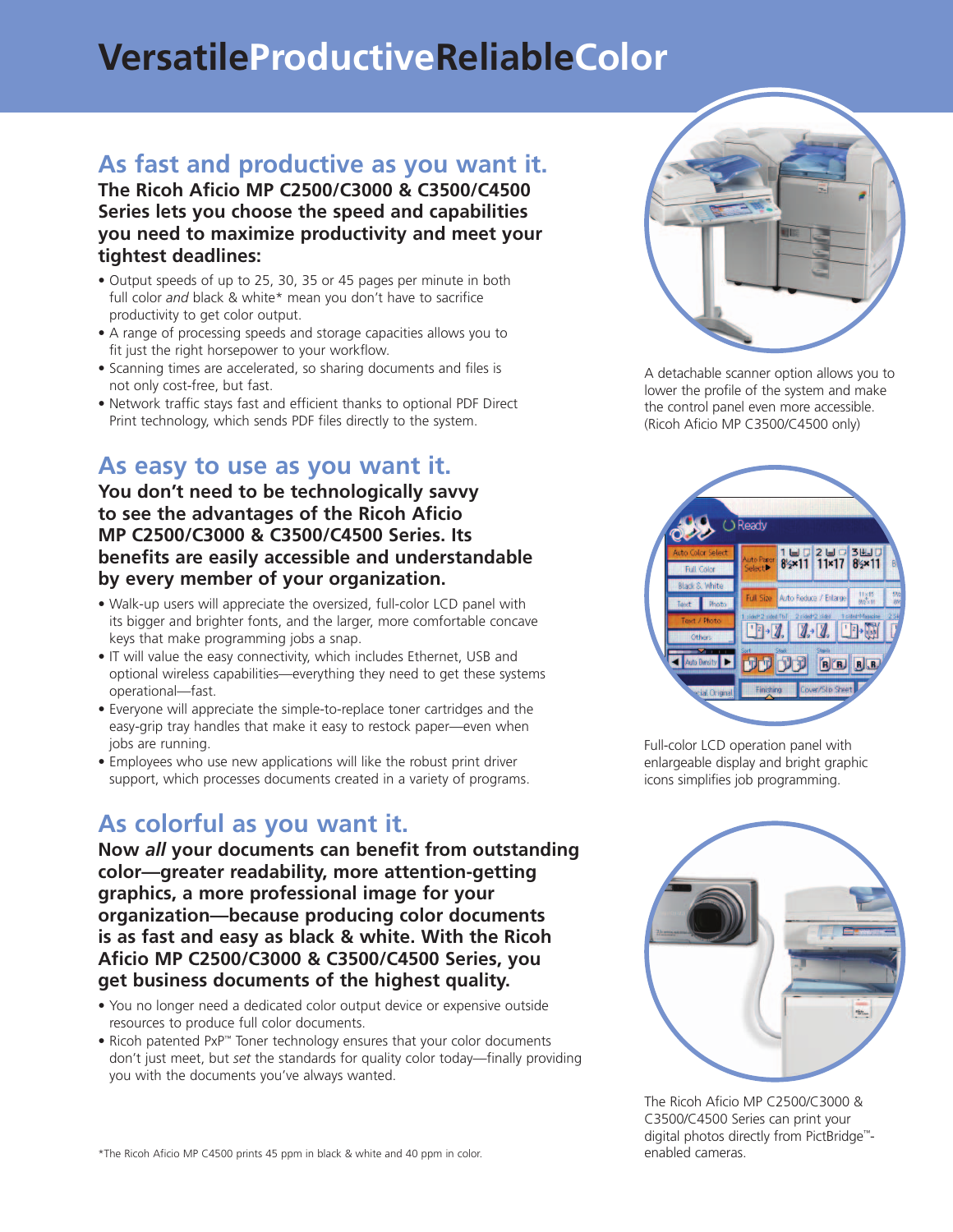# **Ricoh Aficio MP C2500/C3000 & C3500/C4500 Series**

## **As flexible as you want it.**

**Printing high-quality black & white or full-color documents is just the beginning of your choices with the Ricoh Aficio MP C2500/C3000 & C3500/ C4500 Series.** 

- Send *any* document instantly, securely and at no cost—to any network destination with powerful Ricoh Scan-to technology.
- Store and retrieve documents on-site for re-printing, re-faxing, editing, and more with the standard Document Server.
- Fax directly from your PC and eliminate outdated and misdialed numbers by pulling in existing addresses from your company directory.
- Print photos directly from a digital camera, without using a computer.

## **As professional as you want it.**

**The Ricoh Aficio MP C2500/C3000 & C3500/ C4500 Series could be the first multifunctional system to produce documents exactly the way you envision them, instead of having to settle for the best you can get.** 

- Produce documents with multiple paper types, weights and orientations with the high-capacity 3,100-sheet paper supply.
- Output onto letterhead, transparencies and special stocks up to 12" x 18" and create durable document covers, heavyweight signage and postcards in-house—up to 140 lb. Index through the Bypass and up to 120 lb. Index from the trays.
- Choose from a variety of professional finishing options, allowing you to produce hole-punched, folded and even saddle-stitched output:
- Equip the Ricoh Aficio MP C2500/C3000 with either a 1,000-Sheet Finisher with traditional stapling, a 1,000-Sheet Finisher with booklet finishing or a 500-Sheet Finisher for smaller jobs.
- Configure the Ricoh Aficio MP C3500/C4500 with either a 1,000-Sheet Finisher, 2,000-Sheet Booklet Finisher or 3,000-Sheet Finisher.

## **As secure as you want it.**

**The security of your documents and your network needs to be iron clad. The Ricoh Aficio MP C2500/C3000 & C3500/C4500 Series protects both at every step in your document workflow.** 

- Control access to system functions with several methods of user authentication.
- Restrict color usage and other system capabilities to only those users who need it, helping control costs and simplify management.
- Enhance the security of latent hard drive data with the optional Ricoh DataOverwriteSecurity System (DOSS), which automatically overwrites information after each copy, scan, fax and print job.



The Ricoh Aficio MP C2500/C3000 & C3500/C4500 Series provides an array of document management capabilities.



The Ricoh Aficio MP C2500/C3000 & C3500/C4500 Series can be equipped for professional booklet finishing.



A number of features are available to limit device access, track usage and protect confidential information stored in memory.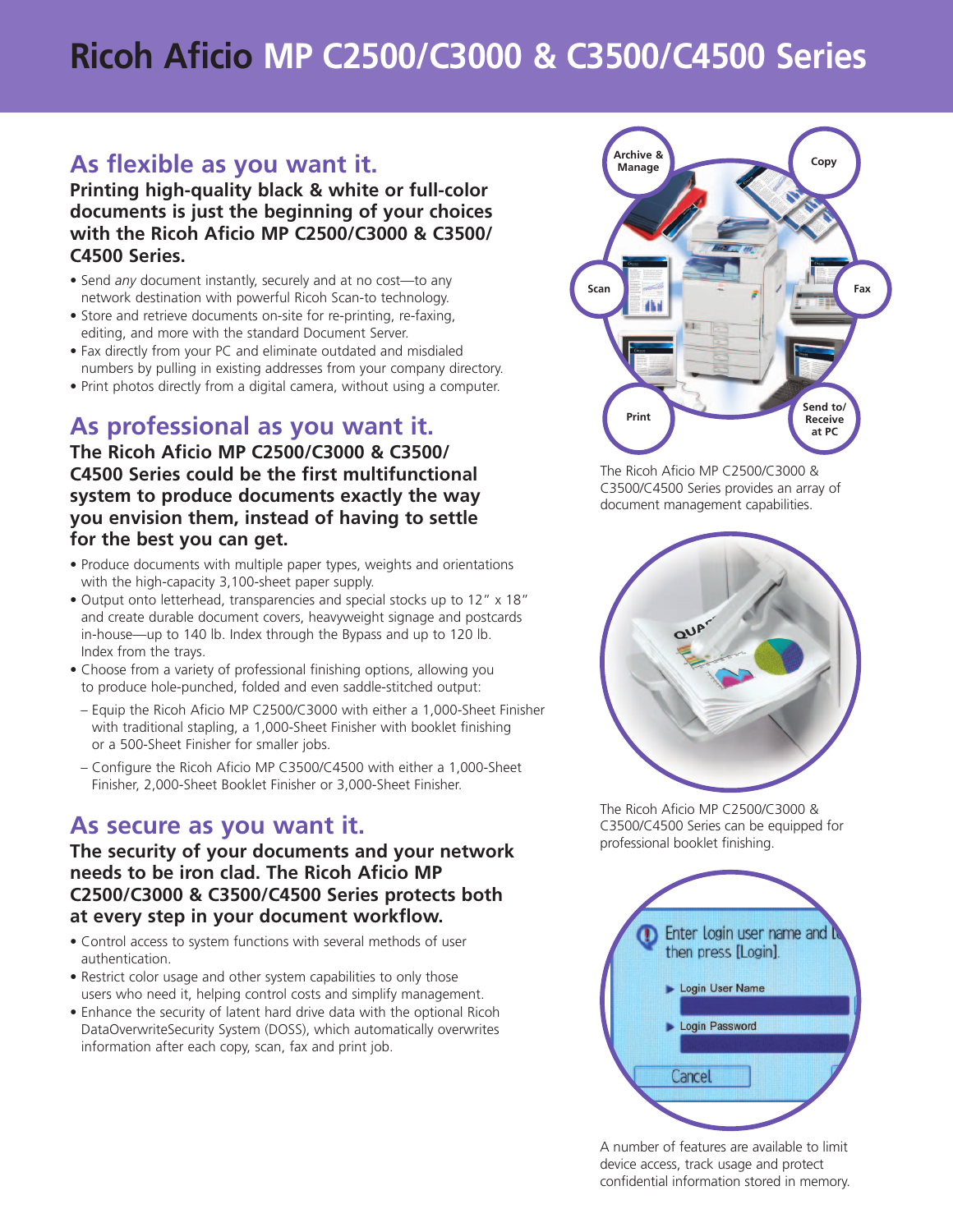# **VersatileProductiveReliableColor**

#### **As customized as you want it.**

**Ricoh's Embedded Software Architecture an innovative Java (J2ME)-compatible software development platform—allows the development of customized applications for the Ricoh Aficio MP C2500/C3000 & C3500/C4500 Series, dramatically enhancing your organization's workflow.**

- All models within the series can easily be customized to meet your needs by controlling the following features:
- Operation Panel
- Printing
- Saving Files
- Scanning

## **As simple to manage as you want it.**

**Most systems managers are already overscheduled and overworked. The Ricoh Aficio C2500/C3000 & C3500/C4500 Series is designed to make their lives easier by simplifying device and document management.** 

- Web Image Monitor and SmartDeviceMonitor allow users to view job queues and check supply levels, and allow administrators to adjust network settings and modify user rights, and more—all from their desktop.
- These devices fully support @Remote—an intelligent remote management system for networked printing devices. With the @Remote service, you'll be able to enjoy no-touch meter reading and reporting. The meter data can be used for accurate, timely meter-to-billing and is used for Web-based Fleet Reporting.

## **Your Environmental Partner**

**Ricoh continues its long-standing commitment to developing office solutions with environmentally friendly and superior energy- and supply-saving features, including:** 

- Power-saving Sleep Mode
- Duplex and Combine Copy Modes
- Toner Recycling
- Low Noise Levels
- Minimal Ozone Emissions
- RoHS (Restriction of Hazardous Substances) Compliant





Aficio

100 (11)

 $200 - 64$ 

SmartDeviceMonitor for Admin is a robust utility designed for network administrators to install, monitor, and manage all networked Ricoh peripherals from a single workstation.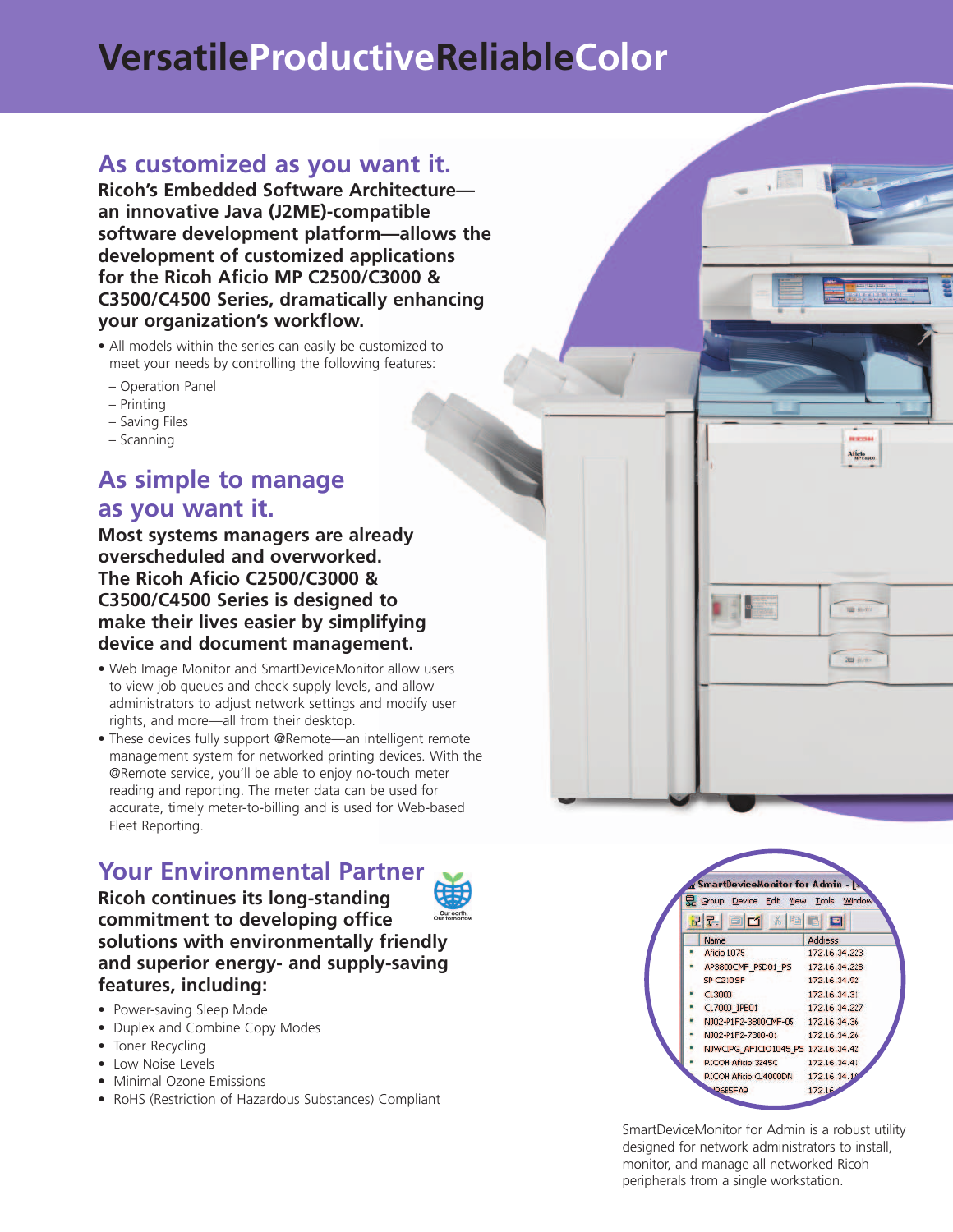## **The System You Want**

## **You decide how much speed, volume and productivity you want—and what kind of finishing you need.**

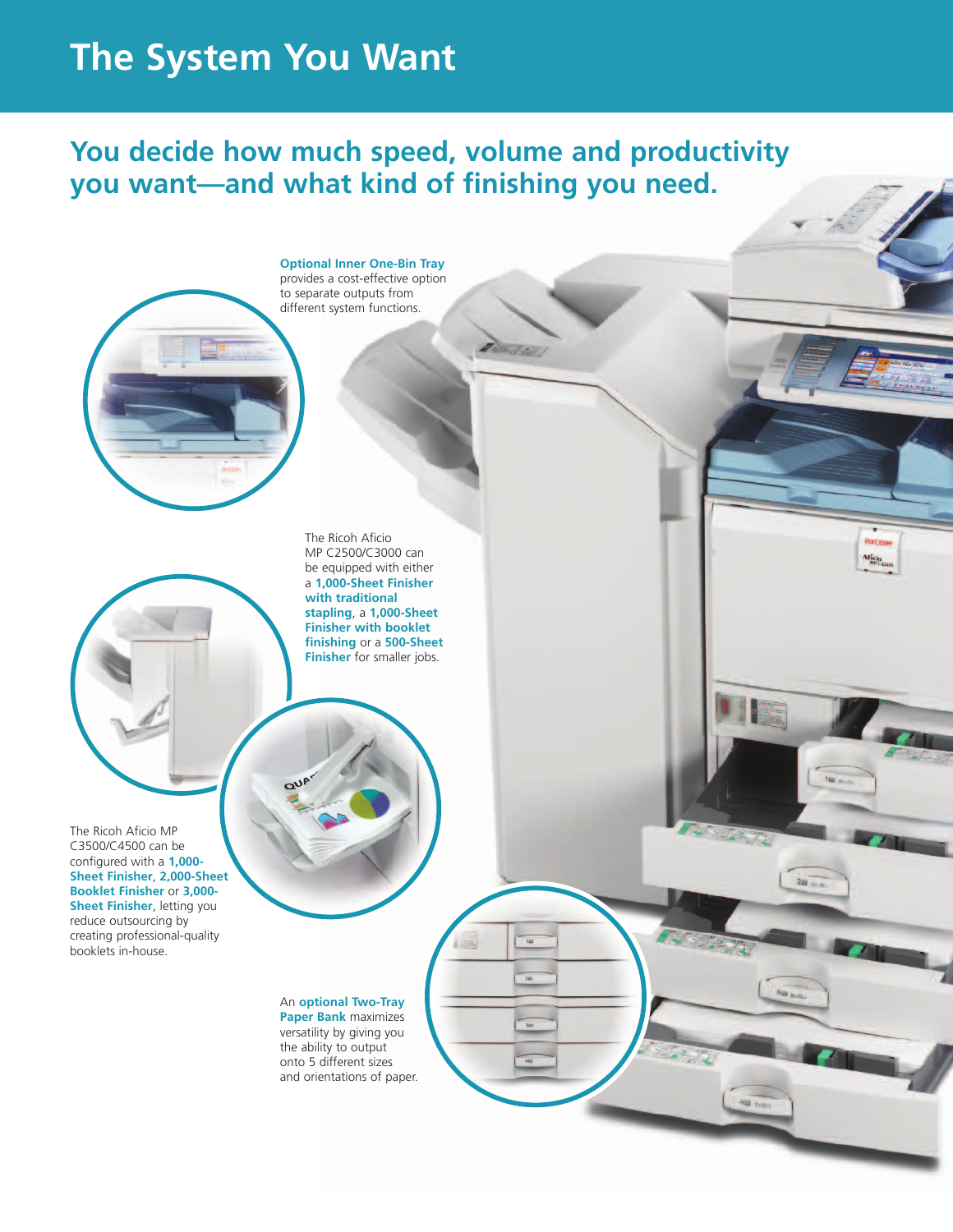

#### **Two Tray Paper Bank\* for entire Series**<br>Paper Canacity: 1,000 sheets (500 Paper Capacity: 1,000 sheets (500 sheets x 2 trays) **Optional Hardware Accessories**

**C3500/C4500 Series**

**Ricoh Aficio MP C2500/C3000 &**

| Paper Capacity:                                           | 1,000 sheets (500 sheets x 2 trays)                                                                       |
|-----------------------------------------------------------|-----------------------------------------------------------------------------------------------------------|
| Paper Size:<br>Paper Weight:                              | 7.25" x 10.5" to 11" x 17"<br>16 - 57 lb. Bond/120 lb. Index (60 - 216 g/m <sup>2</sup> )                 |
|                                                           |                                                                                                           |
| Large Capacity Tray* for entire Series<br>Paper Capacity: | 2,000 sheets (1,000 sheets x 2)                                                                           |
| Paper Size:                                               | $8.5'' \times 11''$                                                                                       |
| Paper Weight:                                             | 16 - 57 lb. Bond/120 lb. Index (60 - 216 g/m <sup>2</sup> )                                               |
| FAC30 Cabinet* for MP C2500/C3000                         |                                                                                                           |
| FAC33 Cabinet* for MP C3500/C4500                         |                                                                                                           |
|                                                           | *Please note Cabinet Stand or a paper option must be selected.                                            |
|                                                           | 500-Sheet Finisher (SR3010)* for MP C2500/C3000 only                                                      |
| Paper Sizes:<br>Paper Weights:                            | $5.5''$ x $8.5'' - 11''$ x $17''$<br>$14 - 34$ lb. Bond (52 - 128 g/m <sup>2</sup> )                      |
| <b>Stack Capacity:</b>                                    | 500 sheets (8.5" x 11" or smaller)                                                                        |
|                                                           | 250 sheets (8.5" x 14" - 11" x 17")                                                                       |
| <b>Staple Capacity:</b>                                   | 50 sheets (8.5" x 11")<br>30 sheets (8.5" x 14" or larger)                                                |
| <b>Staple Positions:</b>                                  | 1 staple/2 positions; 2 staples/1 position                                                                |
|                                                           | 1,000-Sheet Finisher (SR790)* for entire Series                                                           |
| Paper Sizes:                                              | $5.5''$ x $8.5'' - 12''$ x $18''$                                                                         |
| Paper Weights:                                            | Shift Tray: 17 - 43 lb. Bond/90 lb. Index                                                                 |
|                                                           | (64 – 163 g/m <sup>2</sup> ); Proof Tray: 14 – 68 lb. Bond/<br>140 lb. Index (52 - 260 g/m <sup>2</sup> ) |
| <b>Stack Capacity:</b>                                    | Proof Tray: 250 sheets (8.5" x 11" or smaller),                                                           |
|                                                           | 50 sheets (8.5" x 14" or larger); Shift Tray:                                                             |
|                                                           | 1,000 sheets $(8.5" \times 11"$ or smaller), 500 sheets<br>(8.5" x 14" or larger)                         |
| <b>Staple Capacity:</b>                                   | 50 sheets (8.5" x 11")<br>30 sheets (8.5" x 14" or larger)                                                |
|                                                           |                                                                                                           |
| Staple Paper Sizes:<br><b>Staple Positions:</b>           | $8.5''$ x $11'' - 12''$ x $18''$<br>1 staple/2 positions; 2 staples/2 positions                           |
|                                                           | 1,000-Sheet Booklet Finisher (SR3000)* for MP C2500/C3000 only                                            |
| Paper Sizes:                                              | 5.5" x 8.5" - 11" x 17", 12" x 18"                                                                        |
| Paper Weights:                                            | Upper Proof Tray: 14 - 28 lb. Bond (52 - 105                                                              |
|                                                           | $q/m^2$ ); Lower Shift Tray: $14 - 68$ lb. Bond/<br>140 lb. Index $(52 - 256 \text{ g/m}^2)$              |
| Paper Capacity:                                           | Upper Proof Tray: 100 sheets (8.5" x 11" or                                                               |
|                                                           | smaller), 50 sheets (8.5" x 14" or larger); Lower                                                         |
|                                                           | Shift Tray: 1,000 sheets (8.5" x 11" or smaller),<br>500 sheets (8.5" x 14" or larger)                    |
| <b>Staple Capacity:</b>                                   | 50 sheets (8.5" x 11")                                                                                    |
|                                                           | 30 sheets (8.5" x 14" or larger)                                                                          |
| Staple Paper Sizes:                                       | Saddle Stitch: 10 sheets (up to 40 pages)<br>8.5" x 11" to 11" x 17"                                      |
|                                                           |                                                                                                           |
| <b>Staple Positions:</b>                                  | 1 staple/2 positions; 2 staples/3 positions                                                               |
|                                                           | *2/3-Hole Punch Unit Option available for Booklet Finisher                                                |
|                                                           | 2,000-Sheet Booklet Finisher (SR3020)* for MP C3500/C4500 only                                            |
| Paper Size:                                               | 5.5" x 8.5" to 11" x 17", 12" x 18"                                                                       |
| Paper Weight:                                             | Proof Tray: 14 - 43 lb. Bond/90 lb. Index                                                                 |
|                                                           | (52 - 163 g/m <sup>2</sup> ); Shift Tray: 14 - 68 lb. Bond/<br>140 lb. Index (52 – 256 g/m <sup>2</sup> ) |
| <b>Stack Capacity:</b>                                    | Proof Tray: 250 sheets (8.5" x 11" or smaller),                                                           |
|                                                           | 50 sheets (8.5" x 14" or larger); Shift Tray:                                                             |
|                                                           | 2,000 sheets (8.5" x 11" or smaller), 1,000 sheets<br>(8.5" x 14" or larger)                              |
| <b>Staple Capacity:</b>                                   | 50 sheets (8.5" x 11")                                                                                    |
|                                                           | 30 sheets (8.5" x 14" or larger)                                                                          |
| Staple Paper Size:                                        | Saddle Stitch: 15 sheets<br>8.5" x 11" to 11" x 17", 12" x 18"                                            |
| <b>Staple Positions:</b>                                  | 1 staple/3 positions; 2 staples/3 positions                                                               |
|                                                           | *2/3-Hole Punch Unit Option available for Booklet Finisher                                                |
|                                                           | 3,000-Sheet Finisher (SR3030)* for MP C3500/C4500 only                                                    |
| Paper Size:<br>Paper Weight:                              | 5.5" x 8.5" to 11" x 17", 12" x 18"<br>Proof Tray: 14 - 43 lb. Bond/90 lb. Index                          |
|                                                           | (52 - 163 g/m <sup>2</sup> ); Shift Tray: 14 - 68 lb. Bond/                                               |
|                                                           | 140 lb. Index $(52 - 256 \text{ g/m}^2)$                                                                  |
| <b>Stack Capacity:</b>                                    | Proof Tray: 250 sheets (8.5" x 11" or smaller),<br>50 sheets (8.5" x 14" or larger); Shift Tray:          |
|                                                           | 3,000 sheets (8.5" x 11")                                                                                 |
| <b>Staple Capacity:</b>                                   | 50 sheets (8.5" x 11")                                                                                    |
| Staple Paper Size:                                        | 30 sheets (8.5" x 14" or larger)                                                                          |
| <b>Staple Positions:</b>                                  | 8.5" x 11" to 11" x 17", 12" x 18"<br>1 staple/3 positions; 2 staples/1 position                          |
|                                                           | *Bridge Unit is required for all finishers. 2/3-Hole Punch Unit Option available for 3,000-               |
| Sheet Finisher.                                           |                                                                                                           |
| Inner 1 Bin Tray for MP C2500/C3000 only<br>Paper Size:   | 5.5" x 8.5" to 11" x 17"                                                                                  |
| Bin Capacity:                                             | 125 sheets                                                                                                |
| Paper Weights:                                            | 16 – 45 lb. Bond/90 lb. Index (60 – 169 g/m <sup>2</sup> )                                                |
| Inner 1 Bin Tray for MP C3500/C4500 only                  |                                                                                                           |
| Paper Size:<br>Bin Capacity:                              | 5.5" x 8.5" to 11" x 17"<br>125 Sheets                                                                    |
| Paper Weights:                                            | 16 - 45 lb./90 lb. Index (60 - 169 g/m <sup>2</sup> )                                                     |
|                                                           | Internal Shift Sort Tray* for MP C2500/C3000 only                                                         |
| Paper Sizes:                                              | $5.5''$ x $8.5''$ - 12" x 17"                                                                             |
| Paper Capacity:                                           | 250 sheets (8.5" x 11" or smaller)<br>125 sheets (8.5" x 14" or larger)                                   |

\*Internal Shift Sort Tray cannot be installed with a finisher

**Ricoh Aficio MP C2500/C3000 & C3500/C4500 Series**